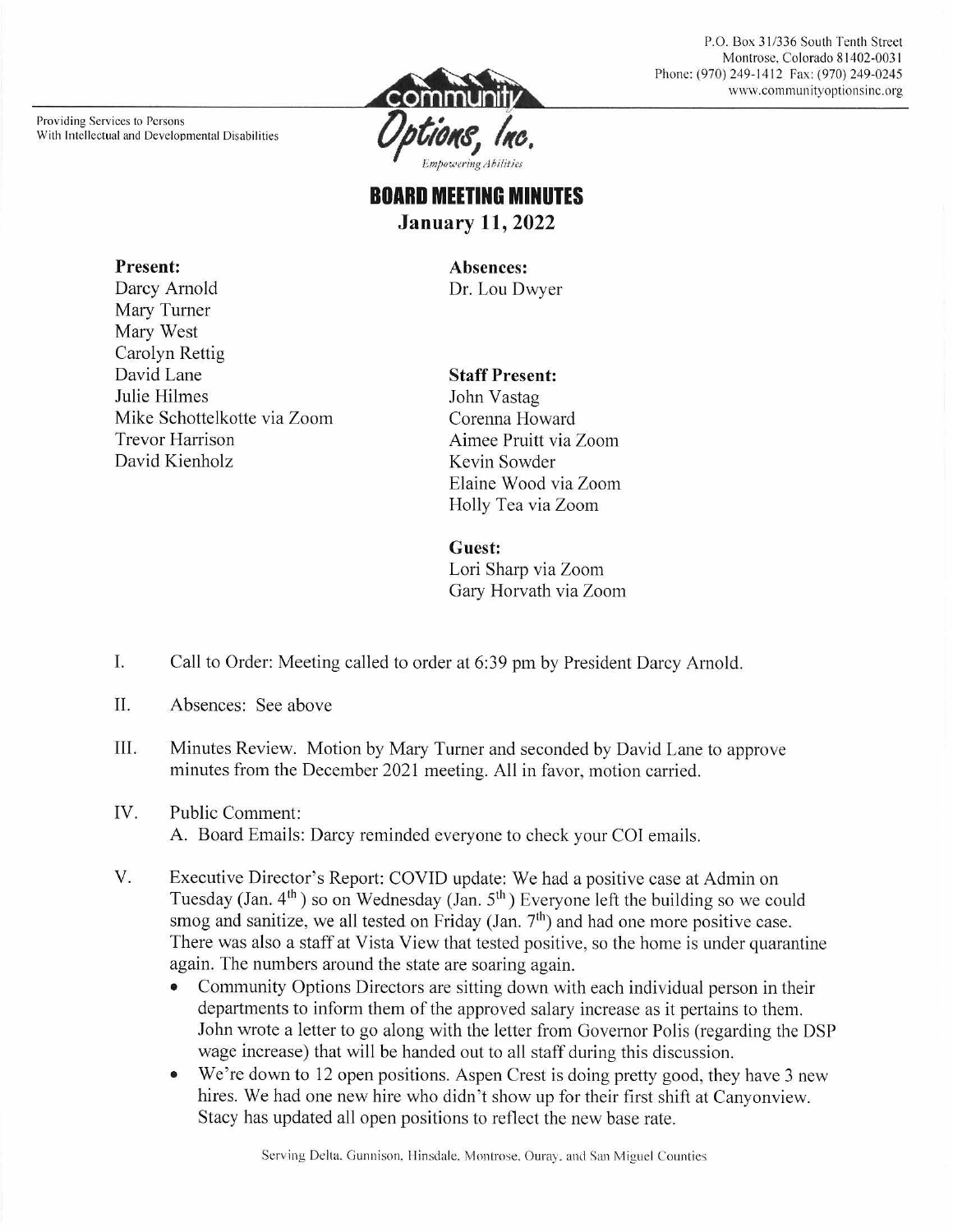- Still no word from Brandon with the Attorney Generals' office, if there isn't any word by next week John will email him again.
- The Admin building is under contract. The buyers did another walk through today (Jan.  $11<sup>th</sup>$ ). The Big Move Plan is in place, and we should be out of Admin by the end of February. We 've secured 5,000 sq. ft. of storage space on Spring Creek Road. Randy is procuring 4 or 5 large bins to put in unit #3 out back of Admin for all the shredding that's going to have to happen. Everyone will box up their own office and John and Randy came up with a color-coded labelling system for boxes; green - goes to Park South, orange  $-$  goes to storage for Park North, pink  $-$  is rummage sale stuff. and yellow - is garbage. When the moves start Randy will be hiring 3 laborers to help get everything where it needs to go. Zach is handling all maintenance stuff so Randy can concentrate on overseeing the move and all of its working parts. The Large Conference room at Admin is move central, we have boxes, the colored tape, bubble wrap, etc. stored there for everyone to use. February 4<sup>th</sup> Jennifer and Janice will be moved, February 11<sup>th</sup> will be EI, February 17<sup>th</sup> and 18<sup>th</sup> will be the Business Office, IT, Bob, and Stacy, and February 25<sup>th</sup> will be John, Midge, and Aimee.
- John received the final drawings from Tom Chamberlain, the architect, so Holly and John went through and noted where we want all of the electrical sockets, switches, and cable/internet connections to be. The final bids from contractors should be rolling in over the next two weeks, we would like to keep the remodel under what we're selling the Admin building for.
- Corenna and John are working with the Directors going over their prospective portions of the budget with a fine-toothed comb. There is a Work Session scheduled for January  $25<sup>th</sup>$  to present a draft of the revised budget to the Board for input before February's regular Board Meeting.
- January 3<sup>rd</sup> a challenging resident from Hillview moved home and is now under Family Support. The transition is going smooth so far.
- VI. Committee Reports
	- A. Finance/ Audit Committee: Corenna presented a financial statement in a revised format that everyone liked.
	- Corenna has been going over the budget line by line to get an idea of where we are and where we need to be. Lots of reclassing and reallocation of things that have been put in area but are better suited to other codes,
	- We are at 45% of our projected budget 5 months into the fiscal year. For November (2021) we had budgeted for a \$25K deficit and came in at \$22K, so that's positive.
	- David Lane motioned to approve financial statements as presented, seconded by Mike Schottelkotte. All in favor, motion carried.
	- B. PR/Fund-Raising Committee: Just a reminder this is Community Options 50<sup>th</sup> Anniversary year so we want to do something special for our Annual Meeting in October, we would like volunteers for the Planning Committee we are putting in place.
	- John and Lori are still working on getting funding for the AED equipment, looking positive.
	- We are still running the van sponsorship program, but it is harder to sell it right now since we have no word on when the new vans will be coming in.
	- The Marketing Team needs to get together soon to go over some stuff.
- VII. Old Business:
	- A. Management of Client Funds Policy (Revised). Mike S., Corenna H, Chris M, and John V. reworked this Policy and sent it out for approval. Trevor Harrison motions to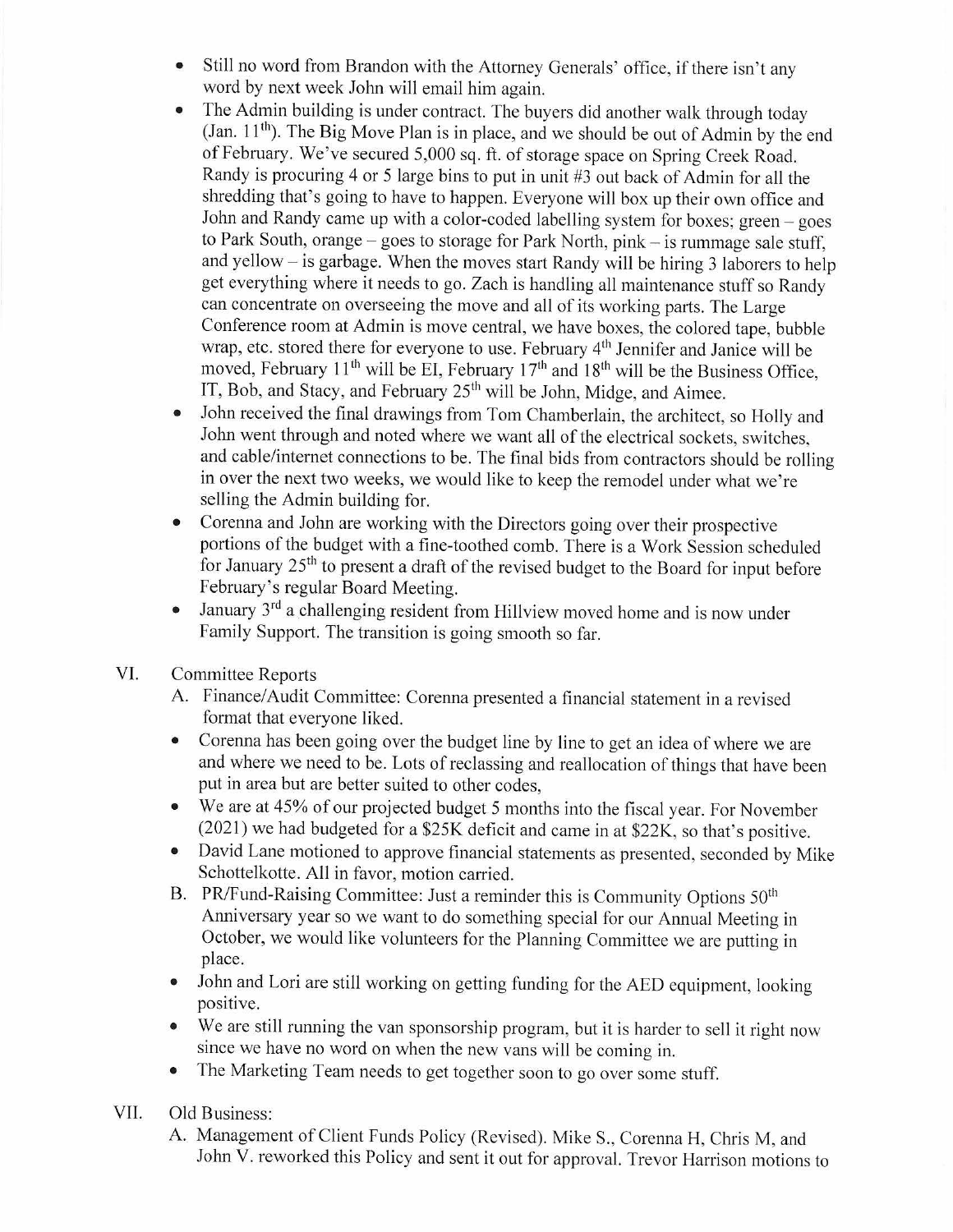approve the revised Management of Client Funds Policy as presented, seconded by Mike Schottelkotte. All in favor, motion carried.

- B. January 1, 2022, Wage Adjustments/Directors. Corenna presented a worksheet to propose the increase of wages for the Program Directors, the different choices were discussed, and a decision was made. Carolyn Rettig motions to approve the proposed wage increase and to make it retroactive to January  $1<sup>st</sup>$ , 2022, seconded by David Lane. All in favor motion carried.
- VIII. New Business:
	- A. Economic Impact Study Presentation.: Guest presenter Gary Horvath thanked John and the Board for the opportunity to work with Community Options on this study. The purpose of an Economic Impact Study is to strengthen the awareness of our agency's necessity/value to our community. COI's impact is roughly \$12 million a year. Mr. Horvath shared a PowerPoint with the Board and answered all questions. The Board thanked Mr. Horvath for his hard work and time.
	- John and Lori are working on a presentation that will include this information to take to potential donors/sponsors, a rough draft of their presentation should be done in 3-4 weeks.
- IX. Announcements:
	- We are getting ready for our Big Move so we will have a ton of furniture to get rid of if anyone knows someone who needs it.
	- David Kienholz is going to be leaving the Board as soon as the end of March 2022.
	- John thanked the Business Office for crunching numbers and all of the work done getting the revised budget ready.
- X. Adjournment: Motion to adjourn put forth by Darcy Arnold. Meeting was adjourned at 8:30 PM.

Respectfully submitted,

Aimee Pruitt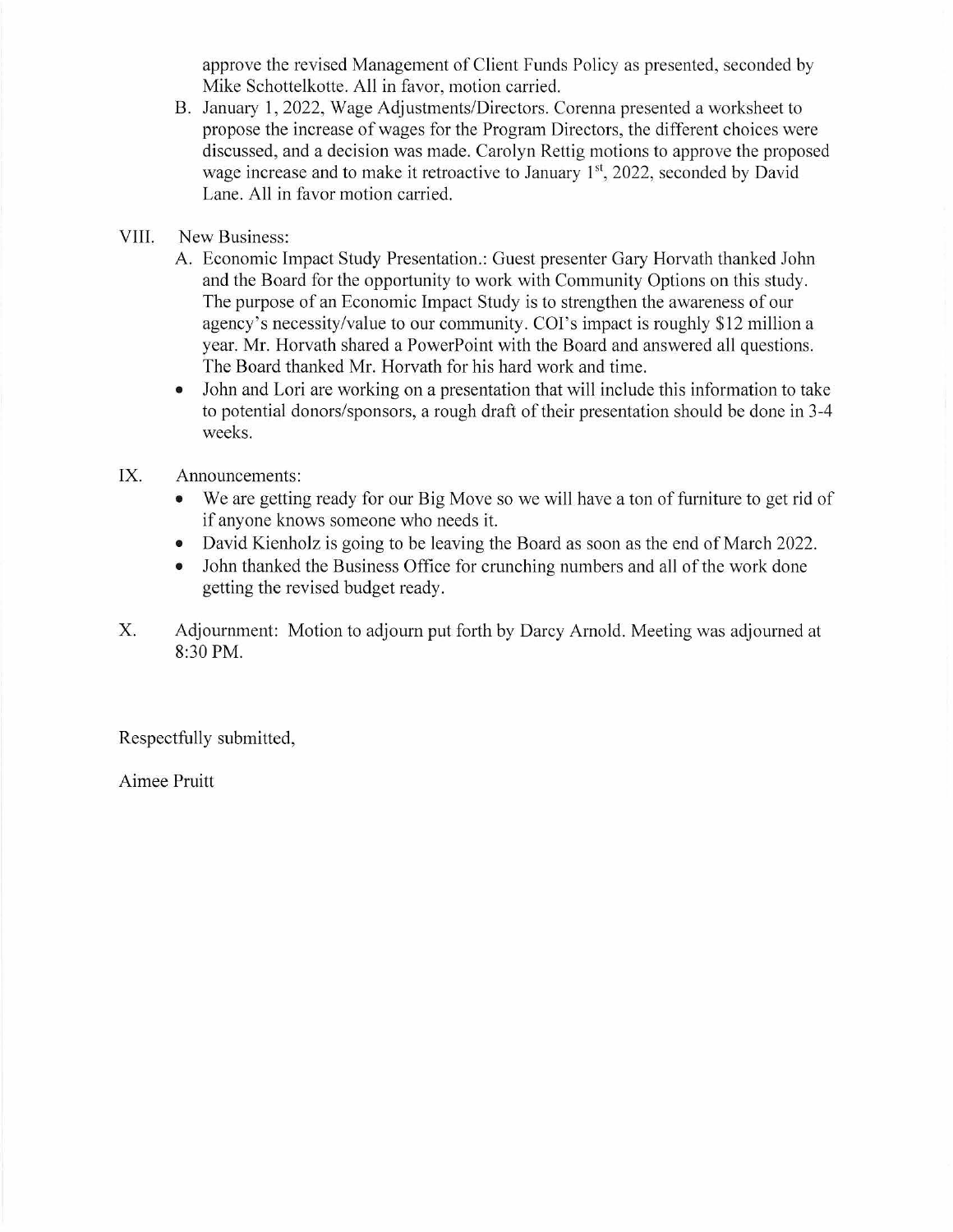#### COMMUNITY OPTIONS INC. Profit and Loss Statement

For the Six Months Ending December 31, 2021

|                                      |               | December   |             |               | <b>YTD</b>    |            | <b>FY 22</b>  | 50%    |
|--------------------------------------|---------------|------------|-------------|---------------|---------------|------------|---------------|--------|
|                                      | <b>Budget</b> | Actual     | Variance    | <b>Budget</b> | <b>Actual</b> | Variance   | <b>Budget</b> | % YTD  |
| <b>REVENUE</b>                       | \$625,718     | \$582,312  | (43, 405)   | \$3,754,307   | \$4,000,542   | \$246,235  | \$7,508,614   | 53%    |
| <b>EXPENSES</b>                      |               |            |             |               |               |            |               |        |
| <b>PERSONNEL:</b>                    |               |            |             |               |               |            |               |        |
| Salaries/Regular Hours               | \$336,803     | \$369,892  | 33,089      | \$2,020,818   | \$2,069,283   | 48,465     | \$4,041,636   | 51%    |
| <b>FICA</b>                          | \$25,747      | \$28,297   | 2,550       | \$154,482     | \$156,430     | 1,948      | \$308,964     | 51%    |
| Unemployment                         | \$1,670       |            | (1,670)     | \$10,020      |               | (10,020)   | \$20,040      | 0%     |
| Health Insurance                     | \$47,547      | \$0        | (47, 547)   | \$285,282     | \$213,347     | (71, 935)  | \$570,564     | 37%    |
| Worker's Comp                        | \$11,346      | \$13,083   | 1,737       | \$68,076      | \$76,968      | 8,892      | \$136,152     | 57%    |
| <b>Contract Services</b>             | \$12,136      | (\$33,088) | (45, 224)   | \$72,816      | \$138,604     | 65,788     | \$145,632     | 95%    |
| <b>Physician Services</b>            |               |            | $\mathbf 0$ |               |               | 0          |               |        |
| Therapists                           | \$8,617       | \$6,522    | (2,095)     | \$51,702      | \$39,092      | (12,610)   | \$103,404     | 38%    |
| <b>Skilled Nursing</b>               |               |            | 0           |               |               | 0          |               |        |
| <b>Dental Diagnostics</b>            |               |            | 0           |               |               | 0          |               |        |
| <b>Dental Treatment</b>              | \$116         |            | (116)       | \$696         |               | (696)      | \$1,392       | 0%     |
| Vision                               | \$375         | \$654      | 279         | \$2,250       | \$6,639       | 4,389      | \$4,500       | 148%   |
| Audiology                            | \$55          | \$1,054    | 999         | \$330         | \$8,324       | 7,994      | \$660         | 1261%  |
| <b>Behavior Services</b>             | \$55          | \$525      | 470         | \$330         | \$3,748       | 3,418      | \$660         | 568%   |
| Speech                               | \$0           | \$5,109    | 5,109       | \$0           | \$27,649      | 27,649     | \$0           |        |
| <b>SUBTOTAL PERSONNEL</b>            | \$444,467     | \$392,048  | (52, 419)   | \$2,666,802   | \$2,740,084   | \$73,282   | \$5,333,604   | 51%    |
| <b>OFFICE OPERATIONS:</b>            |               |            |             |               |               |            |               |        |
| Program Supplies                     | \$2,861       | \$275      | (2,586)     | \$17,166      | \$15,421      | (1,745)    | \$34,332      | 45%    |
| <b>Office Supplies</b>               | \$3,729       | \$1,971    | (1,758)     | \$22,374      | \$13,978      | (8, 396)   | \$44,748      | 31%    |
| <b>Custodial Supplies</b>            | \$1,526       | \$1,131    | (395)       | \$9,156       | \$4,537       | (4,619)    | \$18,312      | 25%    |
| Telephone                            | \$7,089       | \$4,009    | (3,080)     | \$42,534      | \$43,349      | 815        | \$85,068      | 51%    |
| Postage                              | \$544         | \$1,009    | 465         | \$3,264       | \$2,942       | (322)      | \$6,528       | 45%    |
| Dues & Publications                  | \$1,642       | \$311      | (1, 331)    | \$9,852       | \$6,187       | (3,665)    | \$19,704      | 31%    |
| Lease of Equipment                   | \$125         |            | (125)       | \$750         | \$1,620       | 870        | \$1,500       | 108%   |
| <b>Equipment Repair</b>              | \$256         |            | (256)       | \$1,536       | \$1,213       | (323)      | \$3,072       | 39%    |
| <b>Public Relations</b>              | \$333         |            | (333)       | \$1,998       | \$706         | (1, 292)   | \$3,996       | 18%    |
| <b>Staff Development</b>             | \$1,626       | (\$324)    | (1,950)     | \$9,756       | \$4,004       | (5,752)    | \$19,512      | 21%    |
| Per Diem                             | \$741         |            | (741)       | \$4,446       | \$1,431       | (3,015)    | \$8,892       | 16%    |
| Food                                 | \$14,083      | \$3,501    | (10, 582)   | \$84,498      | \$40,245      | (44, 253)  | \$168,996     | 24%    |
| Minor Operating Equipment            | \$2,289       |            | (2, 289)    | \$13,734      | \$5,411       | (8,323)    | \$27,468      | 20%    |
| <b>Recreational Activities</b>       | \$286         |            | (286)       | \$1,716       | \$186         | (1,530)    | \$3,432       | 5%     |
| Fees & Licenses                      | \$4,547       | (\$952)    | (5, 499)    | \$27,282      | \$30,674      | 3,392      | \$54,564      | 56%    |
| Unallowable Expenses                 | \$408         | (\$20,100) | (20, 508)   | \$2,448       | (\$1,816)     | (4,264)    | \$4,896       | $-37%$ |
| Liability/Property Insurance         | \$6,685       | \$6,691    | 6           | \$40,110      | \$40,544      | 434        | \$80,220      | 51%    |
| Legal                                | \$375         |            | (375)       | \$2,250       | \$485         | (1,765)    | \$4,500       | 11%    |
| Audit                                | \$1,417       |            | (1, 417)    | \$8,502       |               | (8,502)    | \$17,004      | 0%     |
| <b>Board Expenses</b>                | \$250         |            | (250)       | \$1,500       | \$711         | (789)      | \$3,000       | 24%    |
| Advertising                          | \$726         |            | (726)       | \$4,356       | \$102         | (4,254)    | \$8,712       | 1%     |
| Mileage                              | \$1,497       | \$2,946    | 1,449       | \$8,982       | \$7,156       | (1,826)    | \$17,964      | 40%    |
| <b>General Client Care</b>           | \$2,975       | \$1,853    | (1, 122)    | \$17,850      | \$13,974      | (3,876)    | \$35,700      | 39%    |
| Medical--Staff                       | \$79          |            | (79)        | \$474         | \$477         | 3          | \$948         | 50%    |
| Pharmacy                             | \$12          |            | (12)        | \$72          | \$38          | (34)       | \$144         | 26%    |
| <b>Specialized Medical Equipment</b> | \$282         |            | (282)       | \$1,692       | (\$1,150)     | (2,842)    | \$3,384       | $-34%$ |
| <b>Medical Supplies</b>              | \$118         | \$169      | 51          | \$708         | \$4,952       | 4,244      | \$1,416       | 350%   |
| <b>Houeshold Supplies</b>            | \$2,390       | \$2,191    | (199)       | \$14,340      | \$16,333      | 1,993      | \$28,680      | 57%    |
| Freight                              | \$8           |            | (8)         | \$48          |               | (48)       | \$96          | 0%     |
|                                      |               |            |             |               |               |            |               |        |
| <b>SUBTOTAL OFFICE OPERATIONS</b>    | \$58,899      | \$4,681    | (54, 218)   | \$353,394     | \$253,710     | (\$99,684) | \$706,788     | 36%    |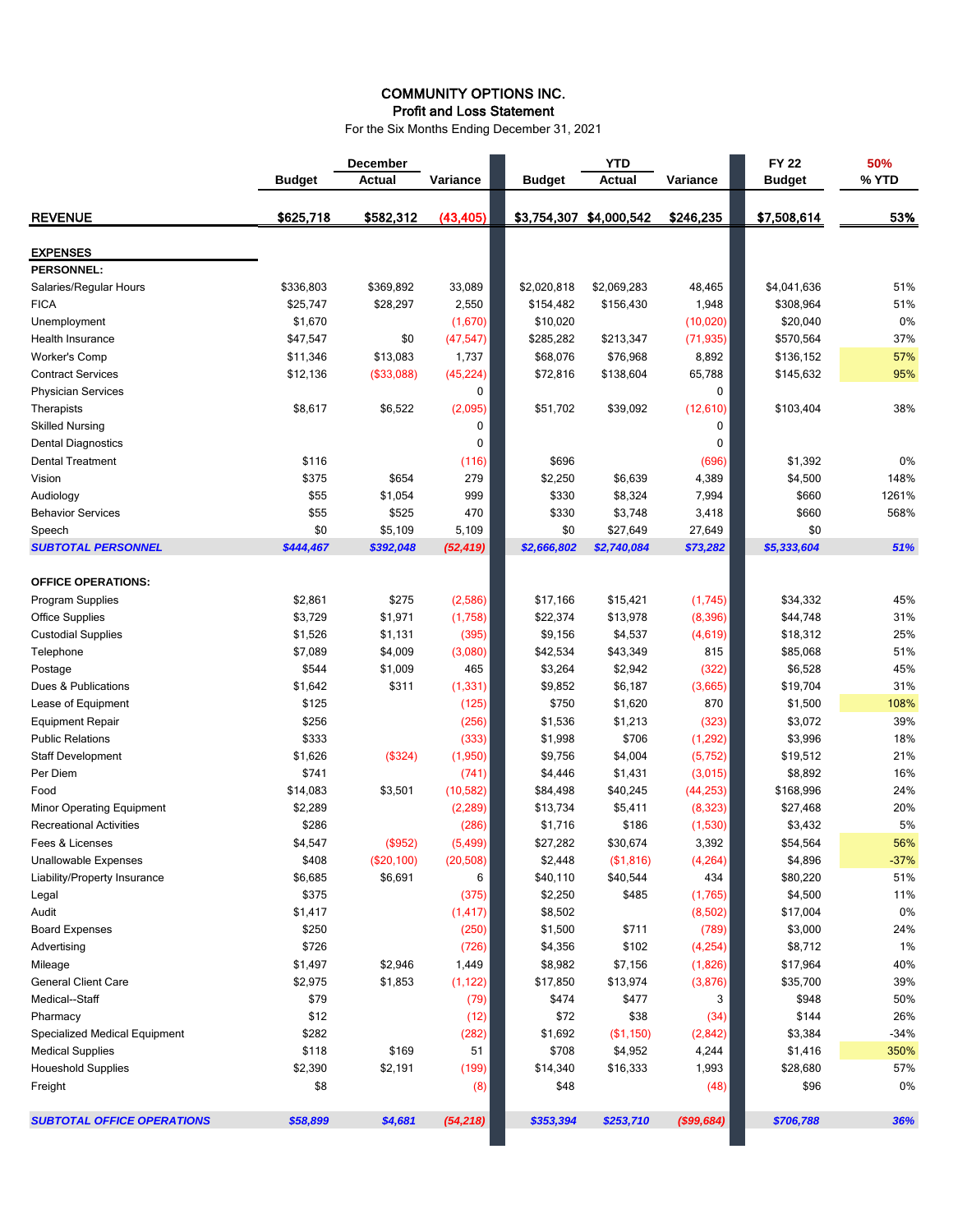|                                                                                            | December      |           | <b>YTD</b> |               |               | <b>FY 22</b>  | 50%           |       |
|--------------------------------------------------------------------------------------------|---------------|-----------|------------|---------------|---------------|---------------|---------------|-------|
|                                                                                            | <b>Budget</b> | Actual    | Variance   | <b>Budget</b> | <b>Actual</b> | Variance      | <b>Budget</b> | % YTD |
| <b>FACILITY EXPENSES:</b>                                                                  |               |           |            |               |               |               |               |       |
| Rent                                                                                       | \$5,156       | \$4,840   | (316)      | \$30,936      | \$28,900      | (2,036)       | \$61,872      | 47%   |
| <b>Property Taxes</b>                                                                      | \$0           |           | 0          | \$0           | \$220         | 220           | \$0           | 0%    |
| <b>Interest Expense</b>                                                                    | \$7,250       | \$4,019   | (3,231)    | \$43,500      | \$25,312      | (18, 188)     | \$87,000      | 29%   |
| <b>Utilities</b>                                                                           | \$15,534      | \$7,174   | (8,360)    | \$93,204      | \$82,491      | (10, 713)     | \$186,408     | 44%   |
| Maintenance                                                                                | \$2,598       | \$4,704   | 2,106      | \$15,588      | \$25,748      | 10,160        | \$31,176      | 83%   |
| <b>Minor Facility Equipment</b>                                                            | \$1,350       |           | (1,350)    | \$8,100       | \$20,186      | 12,086        | \$16,200      | 125%  |
| <b>SUBTOTAL FACILITY EXPENSES</b>                                                          | \$31,888      | \$20,737  | (11, 151)  | \$191,328     | \$182,857     | (\$8,471)     | \$382,656     | 48%   |
| <b>VEHICLE EXPENSES:</b>                                                                   |               |           |            |               |               |               |               |       |
| Minor Vehicle Equipment                                                                    | \$4           |           | (4)        | \$24          |               | (24)          | \$48          | 0%    |
| Vehicle Insurance                                                                          | \$6,720       | \$6,720   | 0          | \$40,320      | \$40,319      | (1)           | \$80,640      | 50%   |
| Gas & Oil                                                                                  | \$5,833       | \$1,961   | (3,872)    | \$34,998      | \$43,128      | 8,130         | \$69,996      | 62%   |
| Vehicle Maintenance                                                                        | \$6,250       | \$9,344   | 3,094      | \$37,500      | \$30,441      | (7,059)       | \$75,000      | 41%   |
| <b>VEHICLE EXPENSE TOTAL</b>                                                               | \$18,807      | \$18,025  | (782)      | \$112,842     | \$113,888     | \$1,046       | \$225,684     | 50%   |
| <b>TOTAL OPERATIONS</b>                                                                    | \$554,061     | \$435,491 | (118, 570) | \$3,324,366   | \$3,290,539   | (\$33,827)    | \$6,648,732   | 49%   |
| <b>NON-OPERATION EXPENSES:</b>                                                             |               |           |            |               |               |               |               |       |
| <b>Direct Family Support Expenses</b><br><b>Facility Capital</b><br><b>Vehicle Capital</b> | \$11,729      | \$3,201   | (8,528)    | \$70,374      | \$41,134      | (29, 240)     | \$140,748     | 29%   |
| <b>Equipment Capital</b>                                                                   | \$0           | \$315     | 315        | \$0           | \$315         | 315           |               |       |
| <b>Operating Projects</b>                                                                  | \$0           |           |            | \$0           | \$82          | 82            | \$50,000      | 0%    |
| <b>Purchased Services</b>                                                                  | \$5,000       |           | (5,000)    | \$30,000      | \$15,612      | (14, 388)     | \$60,000      | 26%   |
| Host Home /Assisted Living Purchased Serv                                                  | \$54,153      | \$51,023  | (3, 130)   | \$324,918     | \$324,728     | (190)         | \$649,836     | 50%   |
| <b>Restricted Purchases</b>                                                                | \$0           | (\$505)   | (505)      | \$0           | \$4,350       | 4,350         | \$0           | 0%    |
| In-Kind Usage                                                                              | \$0           | \$4,732   | 4,732      | \$0           | \$6,725       | 6,725         | \$0           | 0%    |
| Depreciation                                                                               | \$25,979      | \$25,978  | (1)        | \$155,874     | \$155,870     | (4)           | \$311,748     | 50%   |
| <b>TOTAL NON-OPERATIONAL EXPENSE</b>                                                       | \$96,861      | \$84,744  | (12, 117)  | \$581,166     | \$548,816     | (32, 350)     | \$1,212,332   | 45%   |
|                                                                                            |               |           |            |               |               |               | \$44,448      |       |
| <b>TOTAL DEPARTMENTAL EXPENSE</b>                                                          | \$650,922     | \$520,235 | (130, 687) | \$3,905,532   | \$3,839,355   | $($ \$66,177) | \$7,905,512   | 49%   |
| <b>NET INCOME(LOSS)</b>                                                                    | (\$25,204)    | \$62,077  | 87,282     | (\$151,225)   | \$161,187     | 312,412       | (\$396,898)   |       |